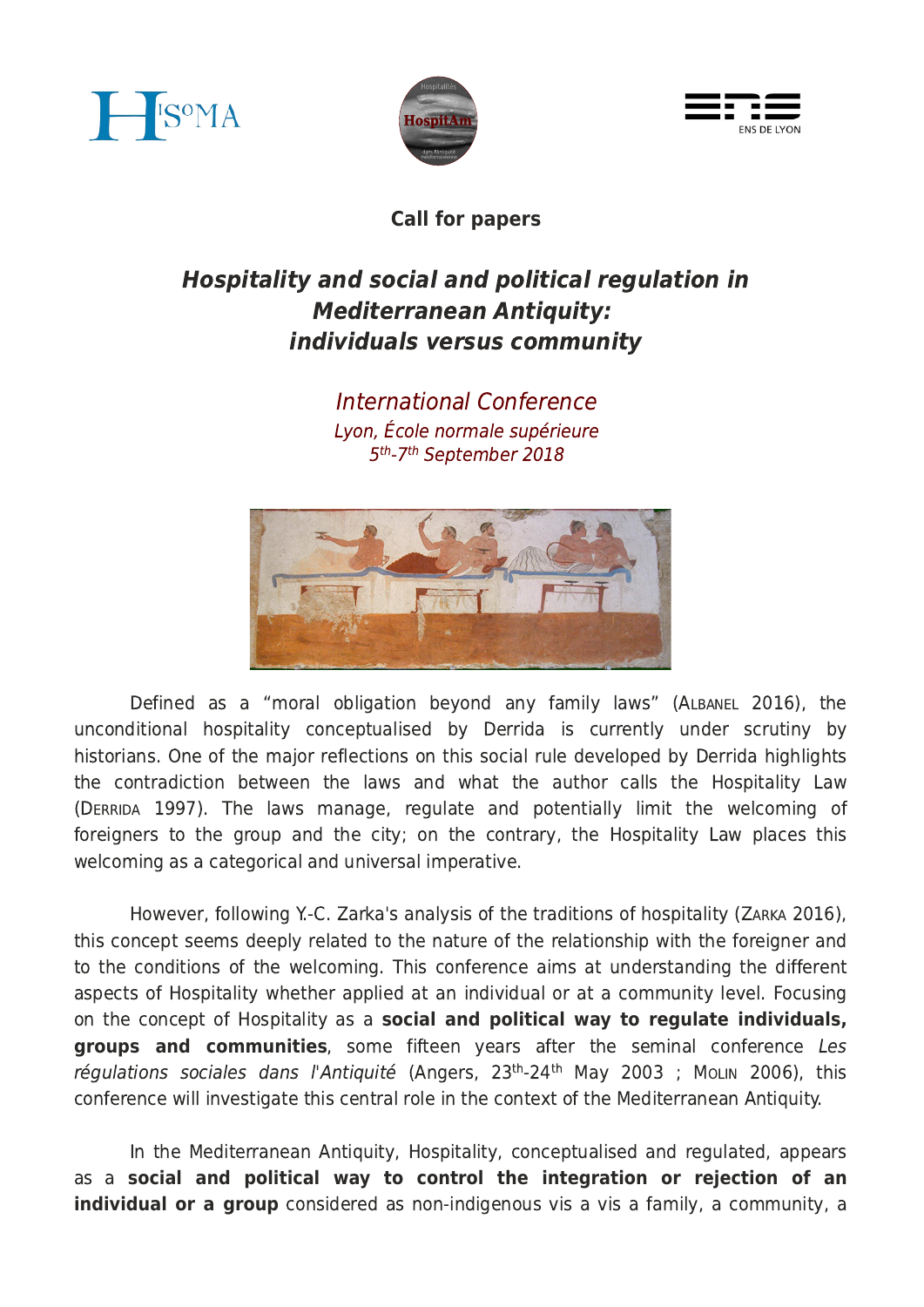City or an Empire. During the Archaic Period, the Latin word hospes refers to the host as a representative of the *hostis*, a specific foreigner whose protection by a welcoming host confers special rights within the Roman City (BENVENISTE 1969). According to this etymology, Hospitality seems to be an embedded social rule during Antiquity. Regarding the evolution of the meaning of *hospes* through the ages, it appears that this word designates progressively both partners involved in the hospitality relationship while the term hostis refers to the enemy. This reveals the ambiguity of the status of the foreigner, of the other, sometimes feared and fought against, sometimes welcomed in the Roman City.

The current migrant crisis in the Mediterranean area places the concept of hospitality at the heart of contemporary social and political debate (Boupou 2017). In this context, it is genuinely important to historicise this role of hospitality as a way to construct otherness, to reflect and analyse the ancient roots of this socialised and politicised relationship with the foreigner, sometimes considered to be a prototype of policy of Foreign Affairs in the Mediterranean Antiquity. Communications should focus on the nature and the scales of the social and political relationships engendered by the confrontation of the Self and the Other during a situation of Hospitality (in the context of the ancient Mediterranean) : force, constraint, negotiation, selection, relegation, integration, unconditional welcome ... Communications will also try to differentiate Hospitality from other forms of reception (punctual, commercial, etc.). They should not examine in a "disconnected" way the different stages of the Hospitality sequence, for example from the very first contact to the crossing of the threshold, from the exchange of gifts to the common meal (VAN GENNEP 1969, REECE 1993). The aim is to understand how Hospitality rules or standards can determine an individual or a group to act in a pragmatic or concerted manner when a stranger arrived, especially since the other / the others is/ are factors of restructuration, and potentially of risk, for the welcoming host / hosts and his /their community of belonging. We will explore the practices implemented during this requlation process (in terms of temporalities, spaces, actors ...), underlining, if need be, the singularity or the exceptional character (real or apparent) of certain individual or collective behavior with regard to uses dictated by tradition, religion, law, social standards, etc. The point of view of the hosts greeted (the guests) should also be taken into account, considering the way in which they submit, voluntarily or not, or oppose themselves to the regulation implied by hospitality in order to integrate the welcoming community. How could Hospitality intervene to complement, to replace or to compete with other devices of social and political aggregation (human rights, asylum, marriage, etc.)? These different questions will have to be considered from an individual as well as a collective point of view. This distinction may not be that clear in the context of ancient societies for which the notion and the conception of the "individual" blur our concepts. However, in Antiquity, Hospitality is sometimes personalized, if not individualized, as the well-known case of the proxene in the Greek world shows.

These lines of thought must be considered in all the regional, cultural and chronological diversity of the Mediterranean area, which will be envisaged over the long